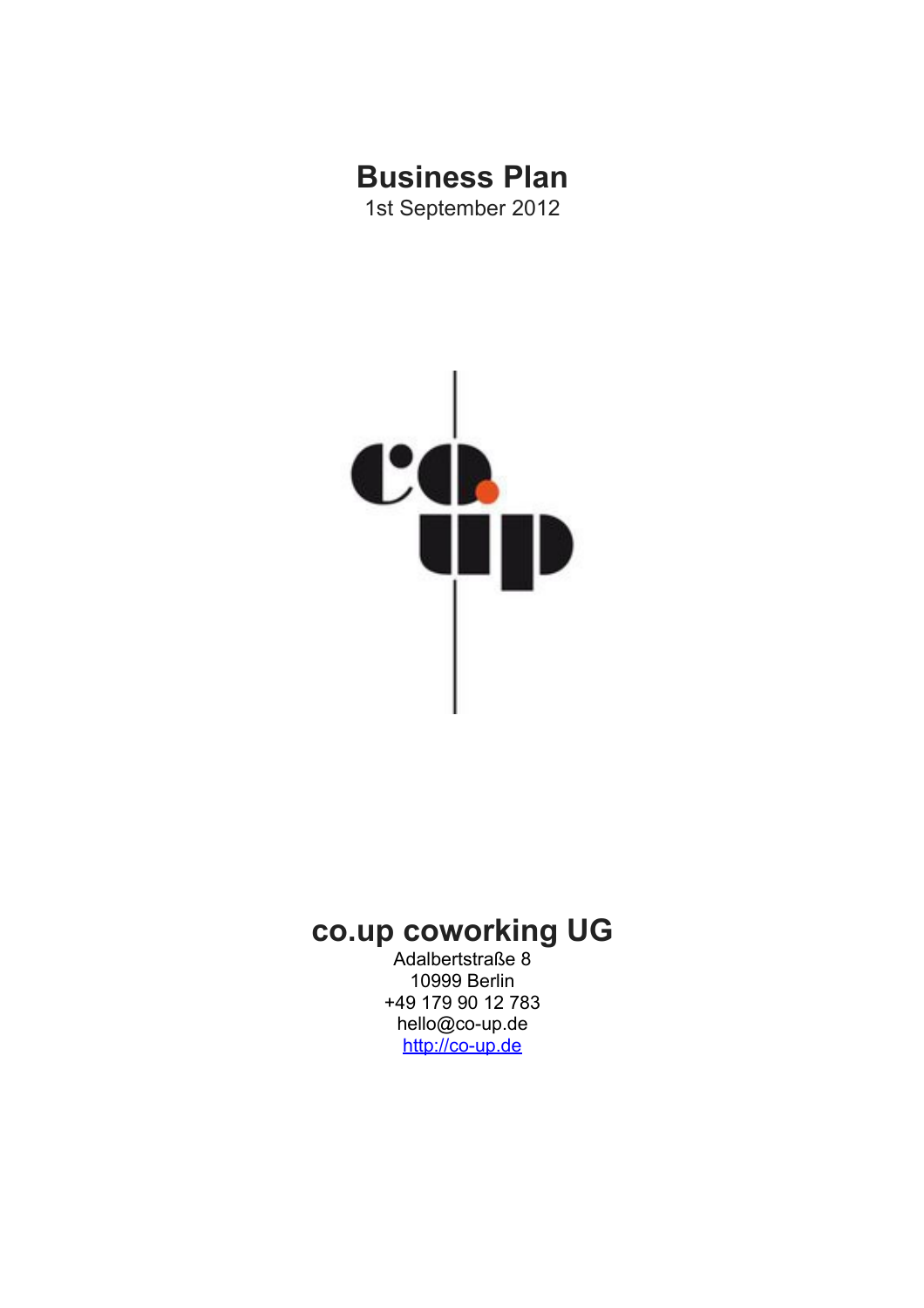## **Executive Summary**

Co.up coworking UG is a coworking space in central Berlin that aims to provide the independent worker with a working space and a supporting community.

The space has been profitable for the last two years, has undergone a recent expansion, and is seeing the number of members increase every month. The demand is high and the cost of running the business low, so the business has a low risk. Co.up coworking UG has been spun out of Upstream – Agile GmbH in May 2012.

#### **Problem. Existing Alternatives.**

Freelance workers and small companies need a place to work.

Coffee shops, home offices or business centres can't help reducing the feeling of solitude, don't fullfill the needs of workers in terms or ergonomy and technology, or are expensive.

## **Customer Segments**

Freelancers in Berlin and small companies, mainly in the internet and software industry: programmers, designers, translators, copyrighters, marketers...

Most of our members live in the sourrounding areas, as coworking also aims to reduce the time that is spent commuting from home to the working place. Our location, in one of the trendiest neighboorhods in Berlin, is ideal for this purpose.

## **Unique Value Proposition**

Co.up coworking UG is a spin-off of Upstream Agile GmbH, a software consultancy firm formed in 2007, who has been operating the coworking space since 2008. We know the needs of the workers in this field and use our expertise to offer a space that fits their necessities and offer them different leisure and educational activities.

## **Solution**

Co.up provides a like-minded community, work space, internet access, printing, drinks and other services and activities to freelancers and start-ups in Berlin, with the purpose of increasing their productivity, reduce their feeling of isolation, and expand their network.

#### **Chanels**

We reach our public using word of mouth, local events, user groups, and promotion in social media. This has been very successful. Co.up currently runs 2-3 events per week with  $50 -$ 120 attendees each.

#### **Revenue Streams**

Our revenue comes from our memberships fees, the meeting room reservations, and the additional services sold to the affiliates of our space.